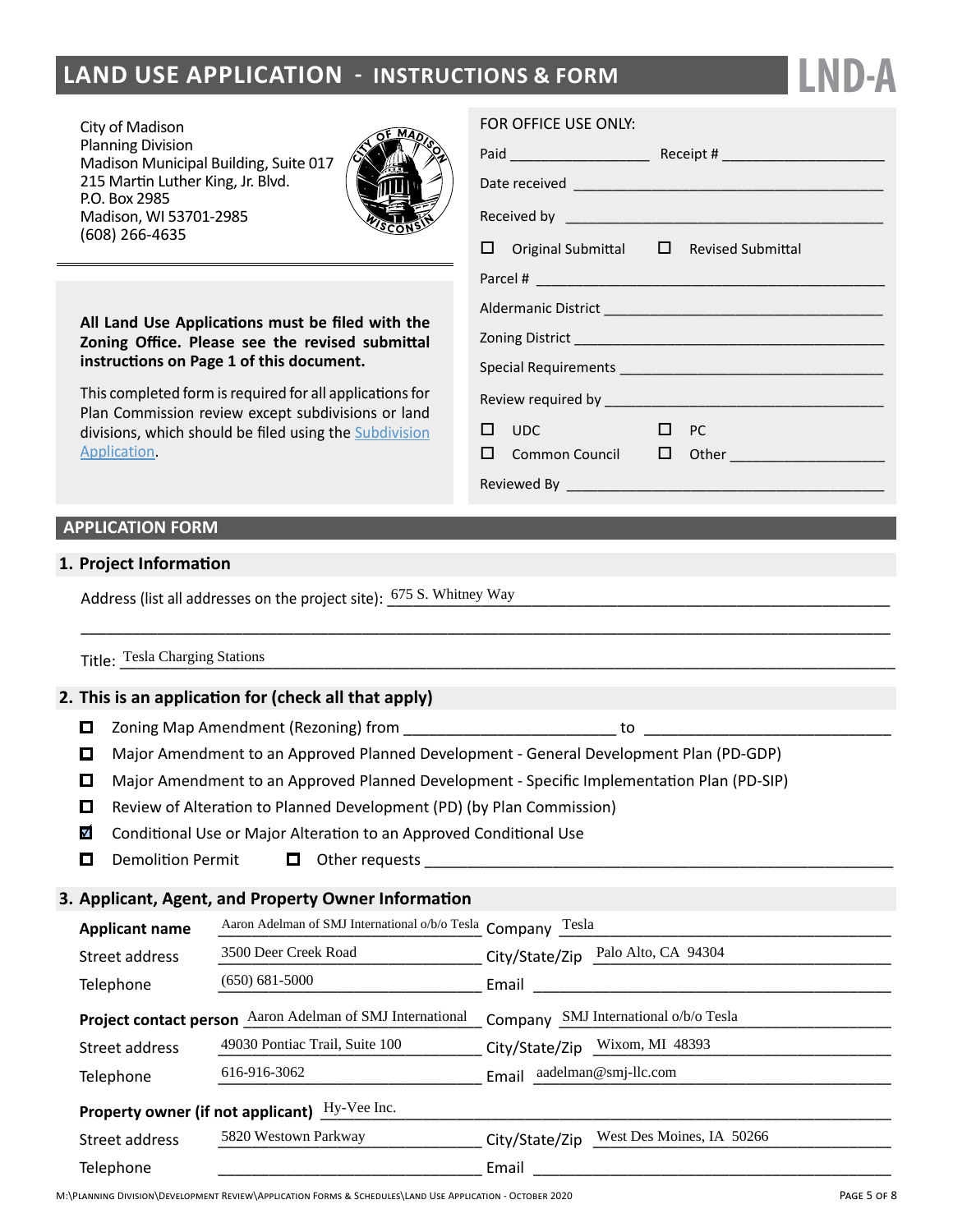

#### **4. Required Submittal Materials**

Pursuant to Section 28.181(4), MGO, no application is complete unless all required information is included and all application fees have been paid. **The Zoning Administrator may reject an incomplete application.** Use this checklist to prepare a complete Land Use Application. Make sure to review the *Submittal Requirements for PDFs* (listed on Pages 3 and 4). Note: Not all development plan materials listed below are required for all applications. Submittal materials are as determined by staff. Those application types which have specific additional submittal requirements, as noted below, are outlined in [Land Use Application Form LND-B](https://www.cityofmadison.com/dpced/bi/documents/LUAChecklist.pdf).

| Req. | Information                                                              | <b>Required Submittal</b>                     | <b>Contents</b>                                                                                                                                                                                             |                                                                                                                                                                                                                                                                                                                                    |                                           |                                                                                               | $\checkmark$                                      |                                               |   |  |
|------|--------------------------------------------------------------------------|-----------------------------------------------|-------------------------------------------------------------------------------------------------------------------------------------------------------------------------------------------------------------|------------------------------------------------------------------------------------------------------------------------------------------------------------------------------------------------------------------------------------------------------------------------------------------------------------------------------------|-------------------------------------------|-----------------------------------------------------------------------------------------------|---------------------------------------------------|-----------------------------------------------|---|--|
|      | Filing Fee (\$                                                           |                                               |                                                                                                                                                                                                             | Refer to the Fee Schedule on Page 8 and the Revised Fee Submittal Instructions on Page 1.                                                                                                                                                                                                                                          |                                           |                                                                                               |                                                   |                                               |   |  |
|      | Digital (PDF) Copies of all<br><b>Submitted Materials noted</b><br>below |                                               |                                                                                                                                                                                                             | Digital (PDF) copies of all items are required. All PDFs must comply with the Submittal<br>Requirements for PDFs (listed on Pages 3 and 4) and follow the revised submittal<br>procedures outlined on Page 1.                                                                                                                      |                                           |                                                                                               |                                                   |                                               |   |  |
|      |                                                                          | <b>Land Use Application</b>                   |                                                                                                                                                                                                             | Forms must include the property owner's authorization                                                                                                                                                                                                                                                                              |                                           |                                                                                               |                                                   |                                               |   |  |
|      | <b>Legal Description</b><br>(For Zoning Map Amendments only)             |                                               |                                                                                                                                                                                                             | Legal description of the property, complete with the proposed zoning districts and<br>project site area in square feet and acres.                                                                                                                                                                                                  |                                           |                                                                                               |                                                   |                                               |   |  |
|      | <b>Pre-Application Notification</b>                                      |                                               |                                                                                                                                                                                                             | Proof of written 30-day notification to alder, neighborhood association, and business<br>associations. In addition, Demolitions require posting notice of the requested demolition<br>to the City's Demolition Listsery at least 30 days prior to submitting an application. For<br>more information, see Page 1 of this document. |                                           |                                                                                               |                                                   |                                               |   |  |
|      | Letter of Intent (LOI)                                                   |                                               |                                                                                                                                                                                                             | Narrative description of the proposal in detail, including, but not limited to, the existing<br>site conditions, project schedule, phasing plan, proposed uses, hours of operation,<br>number of employees, gross square footage, number of units and bedrooms, public<br>subsidy requested, project team, etc.                    |                                           |                                                                                               |                                                   |                                               |   |  |
|      | <b>Development Plans</b>                                                 |                                               | For a detailed list of the content requirements for each of these plan sheets, see Land<br><b>Use Application Form LND-B</b>                                                                                |                                                                                                                                                                                                                                                                                                                                    |                                           |                                                                                               |                                                   |                                               |   |  |
|      | Req.                                                                     |                                               | ✓                                                                                                                                                                                                           | Req.                                                                                                                                                                                                                                                                                                                               |                                           | ✓                                                                                             | Req.                                              |                                               | ✓ |  |
|      |                                                                          | Site Plan                                     |                                                                                                                                                                                                             |                                                                                                                                                                                                                                                                                                                                    | <b>Utility Plan</b>                       |                                                                                               |                                                   | Roof and Floor Plans                          |   |  |
|      |                                                                          | Survey or site plan of<br>existing conditions |                                                                                                                                                                                                             |                                                                                                                                                                                                                                                                                                                                    | Landscape Plan and<br>Landscape Worksheet |                                                                                               |                                                   | Fire Access Plan and<br>Fire Access Worksheet |   |  |
|      |                                                                          | <b>Grading Plan</b>                           |                                                                                                                                                                                                             |                                                                                                                                                                                                                                                                                                                                    | <b>Building Elevations</b>                |                                                                                               |                                                   |                                               |   |  |
|      | <b>Supplemental Requirements</b><br>(Based on Application Type)          |                                               | Additional materials are required for the following application types noted below. See<br>Land Use Application Form LND-B for a detailed list of the submittal requirements for<br>these application types. |                                                                                                                                                                                                                                                                                                                                    |                                           |                                                                                               |                                                   |                                               |   |  |
|      |                                                                          |                                               | $\square$ The following Conditional Use Applications:<br>$\Box$ Demolition Permits                                                                                                                          |                                                                                                                                                                                                                                                                                                                                    |                                           |                                                                                               |                                                   |                                               |   |  |
|      |                                                                          |                                               | □ Lakefront Developments                                                                                                                                                                                    |                                                                                                                                                                                                                                                                                                                                    |                                           |                                                                                               | $\Box$ Zoning Map Amendments (i.e. Rezonings)     |                                               |   |  |
|      |                                                                          |                                               | □ Outdoor Eating Areas                                                                                                                                                                                      |                                                                                                                                                                                                                                                                                                                                    |                                           |                                                                                               | $\square$ Planned Development General Development |                                               |   |  |
|      |                                                                          |                                               | Plans (GDPs) / Planned Development<br>$\Box$ Development Adjacent to Public Parks<br>Specific Implementation Plans (SIPs)                                                                                   |                                                                                                                                                                                                                                                                                                                                    |                                           |                                                                                               |                                                   |                                               |   |  |
|      |                                                                          |                                               | □ Modifications to Parking Requirements<br>(i.e. Parking Reductions or Exceeding the<br>Maximum)                                                                                                            |                                                                                                                                                                                                                                                                                                                                    |                                           | $\square$ Development within Downtown Core (DC)<br>and Urban Mixed-Use (UMX) Zoning Districts |                                                   |                                               |   |  |